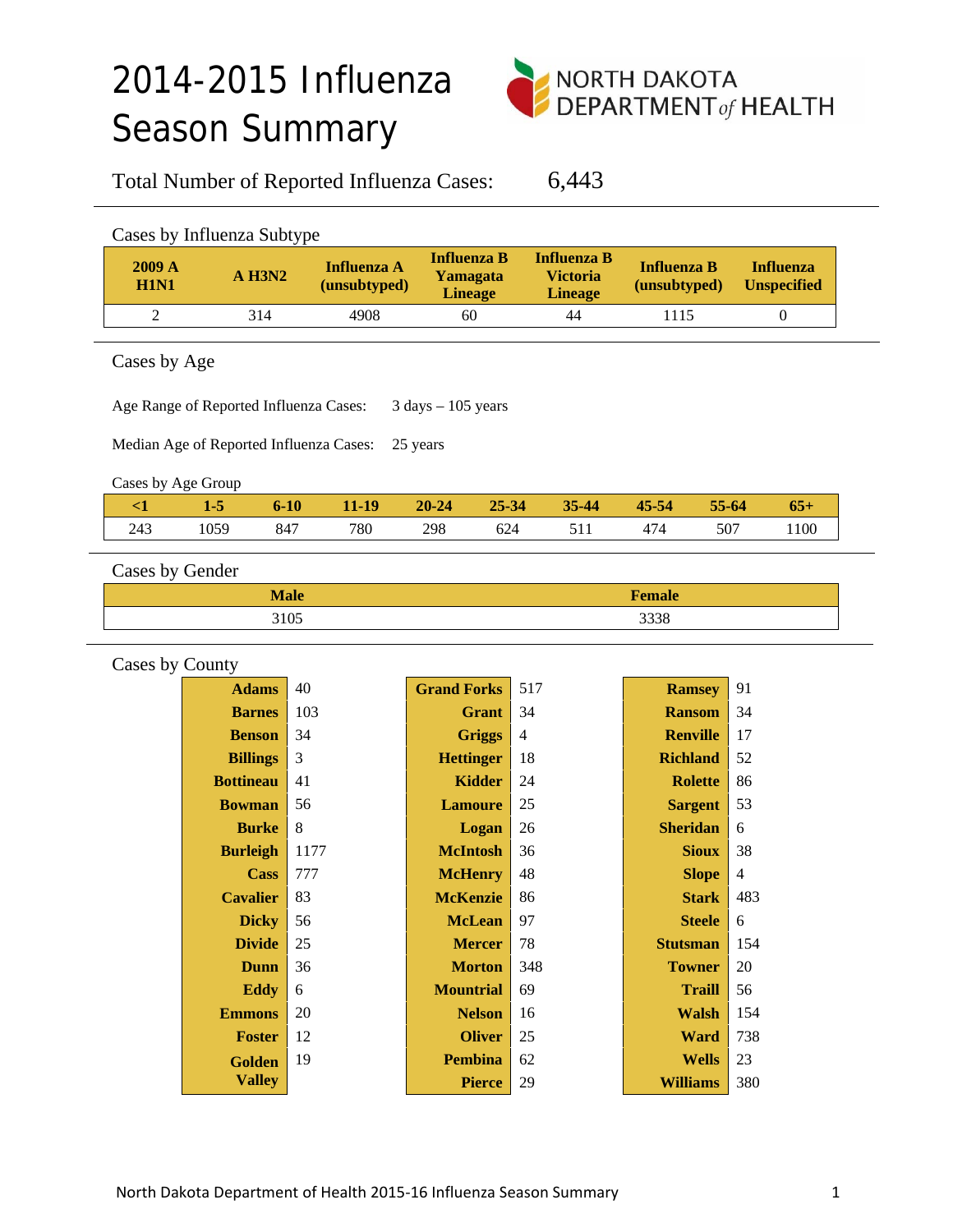#### 2014-15 Seasonal Narrative

#### Reported Cases

The North Dakota Department of Health (NDDoH) received reports of **6,443** cases of laboratoryidentified influenza from September 1, 2014 to July 31, 2015, the largest case count on record. This statistic only captures cases that are identified with a laboratory test. Cases diagnosed based on symptomology or contact with another known case are not reportable, and not all people sick with influenza will seek the care of a medical professional. Therefore, the true seasonal burden of influenza disease is higher than presented here.

During the season the dominant circulating strain was influenza A H3N2. About two-thirds of the H3N2 viruses circulating were different, or "drifted," from the H3N2 vaccine strain. This likely contributed to the large case count for the 2014-15 season. This season there were was also an increase in medical facilities reporting diseases electronically to the NDDoH, which likely decreased the number of influenza cases not reported due to human error. This may also contributed to the increased number of cases identified this season.

Other strains of influenza also circulated at lower numbers, as is typical for an influenza season. The 2009 A H1N1 pandemic strain circulated in very low numbers; two cases of 2009 A H1N1 were identified this season, and likely account for a small percentage of unsubtyped influenza A's reported. Influenza B viruses made up just under 20 percent of the reported cases. This season the North Dakota Department of Health Division of Laboratory Services (NDDoH DLS) was able to identify influenza B lineages for the first time. Of the B viruses tested, 58 percent were of the Yamagata lineage and 42 percent were of the Victoria lineage. Nationally, B Victoria viruses made up 28 percent of the B viruses tested, meaning North Dakota sees more of the Victoria lineage than average. Protection against B Victoria strains is only provided by quadrivalent influenza vaccines, vaccines that contain protection against four strains of influenza.

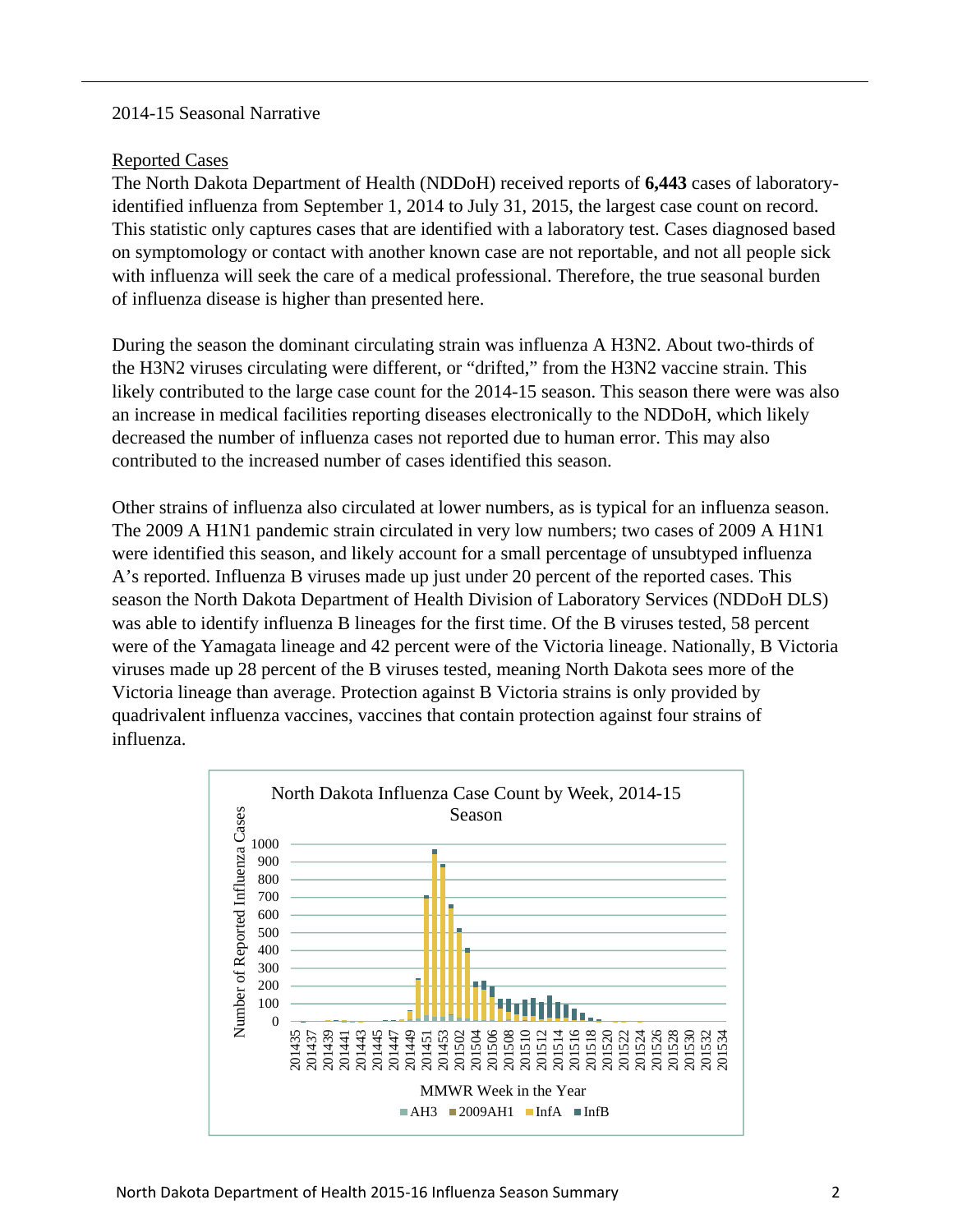# Age Distribution of Cases

The age distribution of cases this season was typical for a predominantly A H3N2 year, significantly impacting all ages, but especially young children and the elderly. In contrast, the previous influenza season (2013-14) saw a greater proportion of cases in working-aged adults. This trend is typical for seasons in which the 2009 A H1N1 influenza strain is predominant, as it was for the 2013-14 season. For example, four long term care outbreaks were reported during the 2013-14 season, versus **40** long term care outbreaks reported for the 2014-15 season.



# Hospitalizations and Deaths

For the 2014-15 season, NDDoH received **275** reports of hospitalizations due to influenza. Influenza hospitalizations are not specifically required to be reported to the NDDoH, so hospitalization report data underrepresents the true burden of influenza hospitalizations. A large majority of reported hospitalizations were in people 65 years of age and older. The NDDoH also identified **54** deaths due to influenza using a combination of provider reporting and death data from state Vital Records. Like hospitalizations, adult deaths are not explicitly required to be reported to the state. Pediatric influenza deaths are nationally notifiable; the most recent child death from influenza reported to NDDoH occurred during the 2010-11 influenza season. The NDDoH changed the definition of an influenza death to be more complete this season, but it is likely 2014-15 would still be a significant year for reported influenza deaths regardless.

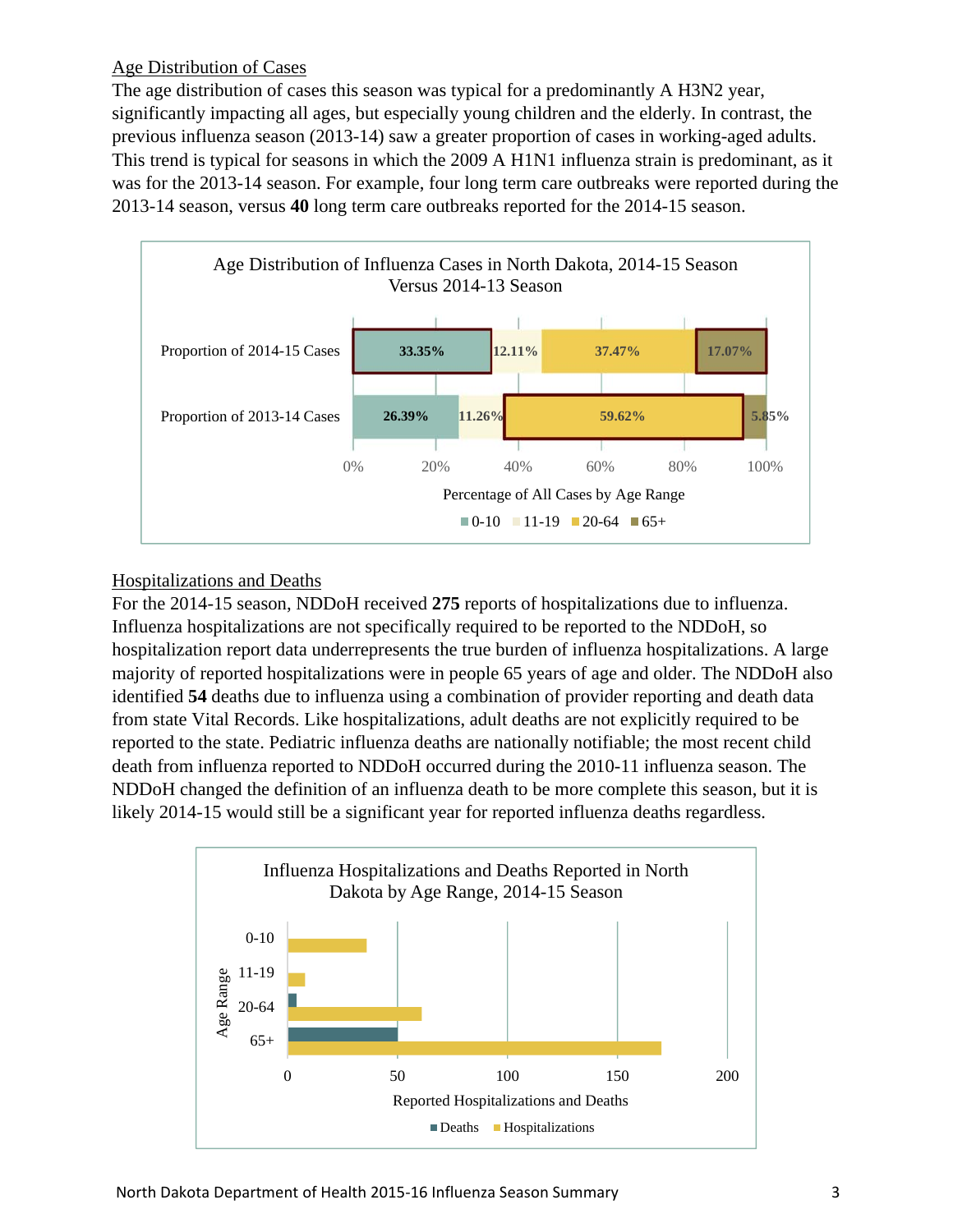Another in influenza death indicator tracked by the NDDoH is pneumonia deaths. As a respiratory disease, influenza contributes significantly to the number of deaths due to pneumonia during the influenza season. Because influenza is not always diagnosed with a laboratory tests, tracking pneumonia deaths is another way to illustrate the magnitude of influenza disease during the influenza season. The NDDoH identified 526 pneumonia deaths in the Vital Record for the 2014-15 influenza season, the second highest number in the last five years. The highest number of pneumonia deaths on record happened during the 2012-13 season, with 577 identified deaths. The 2012-13 season was also an A H3N2-predominant season with a poor vaccine match to the H3N2 vaccine strain.



#### Seasonal Timing

For the third season in a row, the timing of the influenza season was early, with cases becoming widespread in early December. Typically, widespread activity in North Dakota first occurs between January and March. The peak week of the season occurred the  $52<sup>nd</sup>$  week of 2014, the week of December 21<sup>st</sup>. A second, smaller increase in cases was observed in the spring when the number of influenza B cases increased, a typical late-season occurrence. Regular reports of cases continued will into May, making the 2014-15 season a fairly long season.

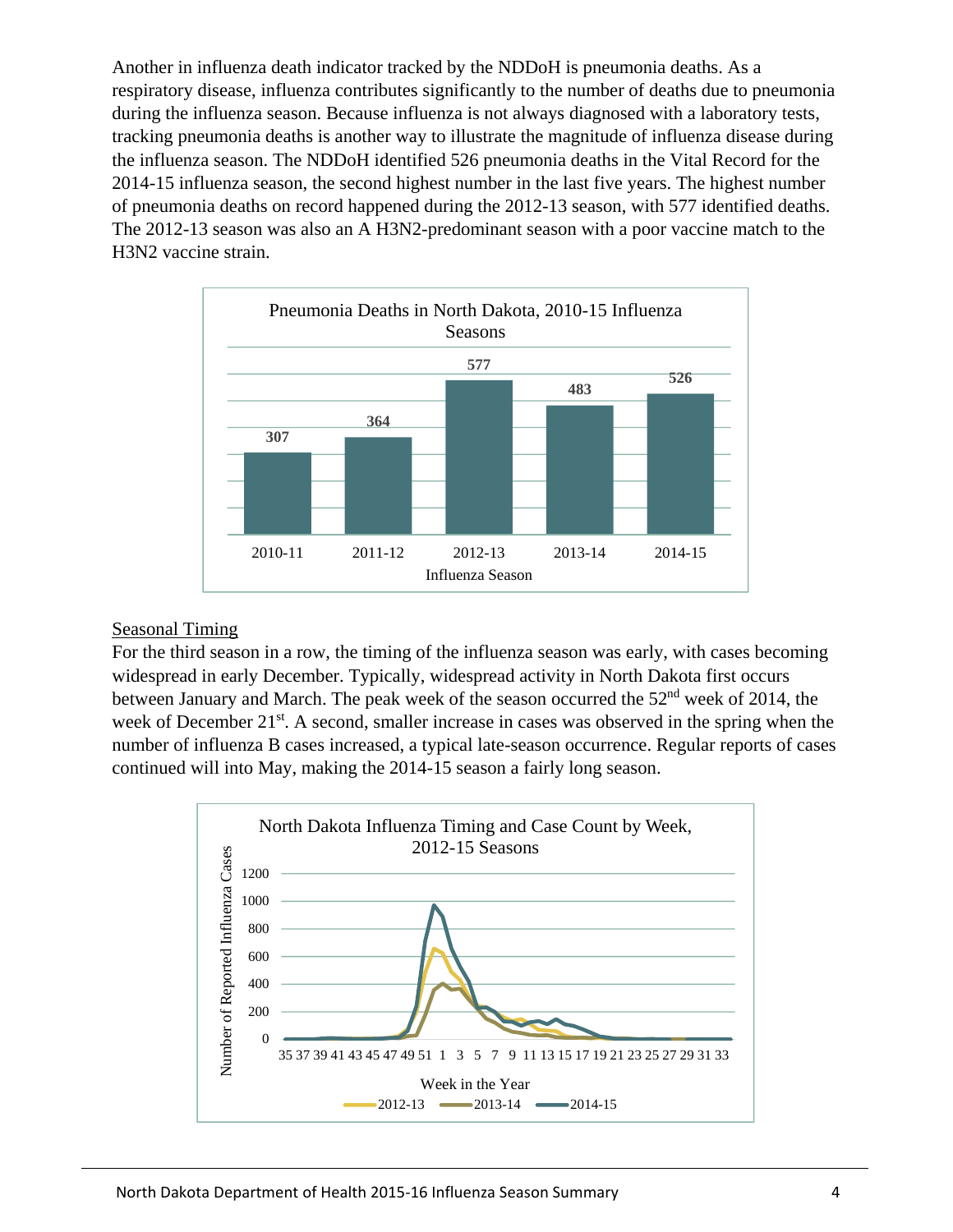## Outpatient Influenza-like Illness Surveillance Network (ILINet)

Seventeen individual health care providers and clinics located throughout the state submitted ILI data to the NDDoH as part of the national ILINet sentinel provider program. ILI is defined as having a fever accompanied by a cough and/or sore throat. Percent ILI peaked the second week of 2015, the week of January 11th, with **7.65** percent of visits due to ILI. The seasonal threshold for ILI in North Dakota is 1.3 percent; for the 2014-15 season this threshold was first exceeded the week of December  $7<sup>th</sup>$ .



#### Laboratory Surveillance

Thirty-four Laboratories in North Dakota participated in the laboratory sentinel program for the season, submitting the total number of influenza tests conducted and the total number of positive results. Tests include rapid, DFA and RT-PCR methodology. Seasonal influenza activity is generally considered 10 percent or greater percent positivity. Percent positivity for the 2014-15 season was above 10 percent for 22 weeks, beginning the week of December  $7<sup>th</sup>$ —a longer than usual season—with a high of **36.52** percent, the week of December 14<sup>th</sup>.

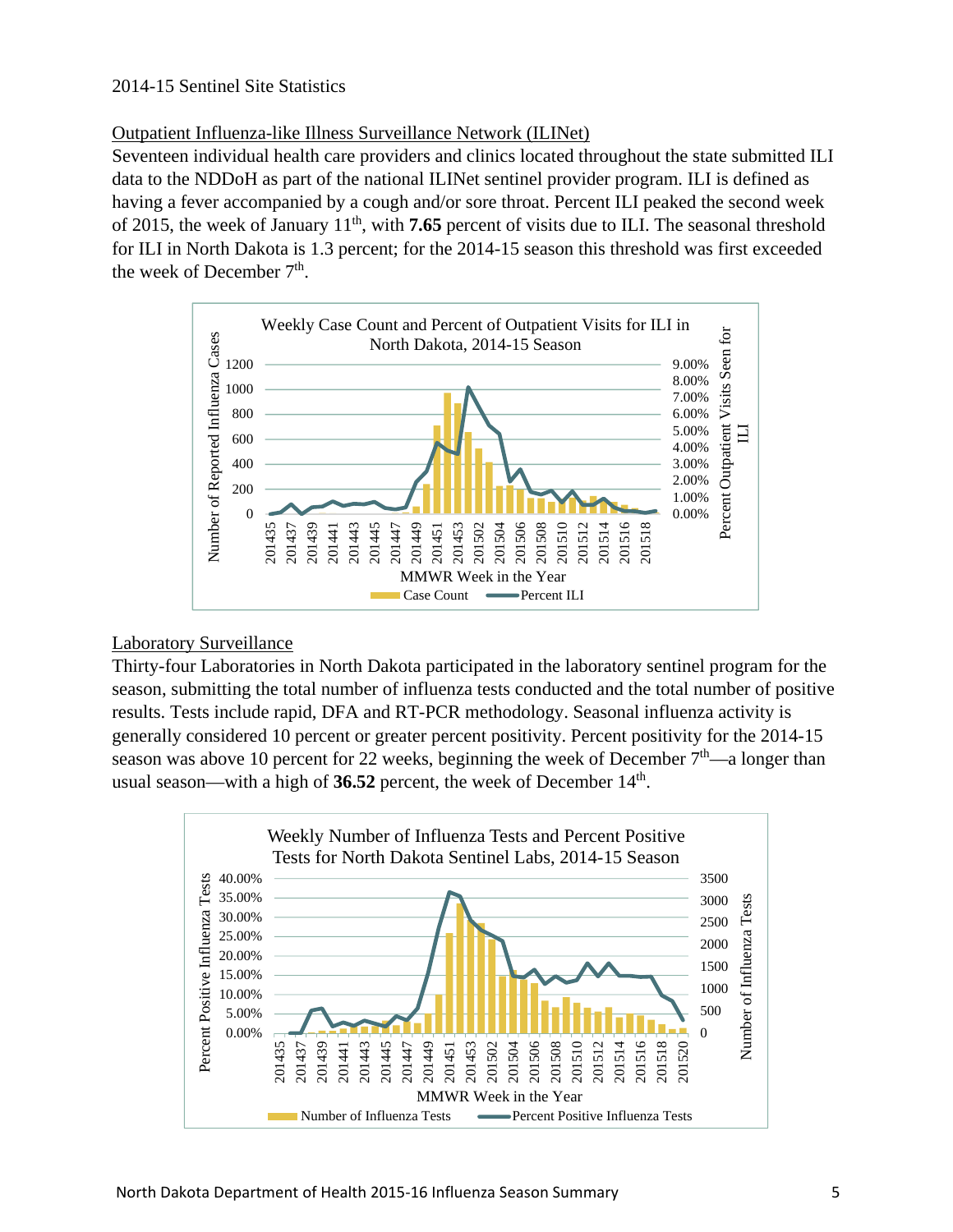#### 2014-15 Syndromic Surveillance

Syndromic surveillance is the use of chief complaint, diagnosis or other "reason for visit" data used to track trends in different categories of diseases ("syndromes") across space and time. Six hospitals and 18 clinics provided data to the North Dakota syndromic surveillance program during the 2014-15 influenza season. This was the first season the BioSense 2.0 platform was used in North Dakota, and influenza-like illness syndrome data was tracked throughout the season. The highest recorded ILI occurred the  $53<sup>rd</sup>$  week in 2014, the week of December  $28<sup>th</sup>$ , when **2.81** percent of visits were for influenza-like illness.



It was unknown how ILI data from BioSense 2.0, which contains emergency department and hospital data in addition to outpatient data, would compare with ILINet data. Therefore, the two data sources were not pooled together, as had been done during previous seasons with a different syndromic surveillance platform. When the influenza season ended, weekly syndromic data was compared with ILINet and case count data to assess the comparability of the syndromic data to our other seasonal measures. The syndromic data out of BioSense 2.0 was very highly correlated with the weekly case and ILINet trends. Interestingly, the syndromic data was an even stronger match against our case count data than the ILINet data. This may be because there are more facilities in our syndromic feed than report as ILINet providers. Additionally, because the syndromic feed also contains emergency department and hospital data, the full spectrum of influenza illness may be better represented than in our outpatient ILINet data, which does not include visits for the severely ill.

#### 2014-15 Unusual Events

Several unexpected manifestations of influenza occurred this season, highlighting the unpredictable nature of influenza.